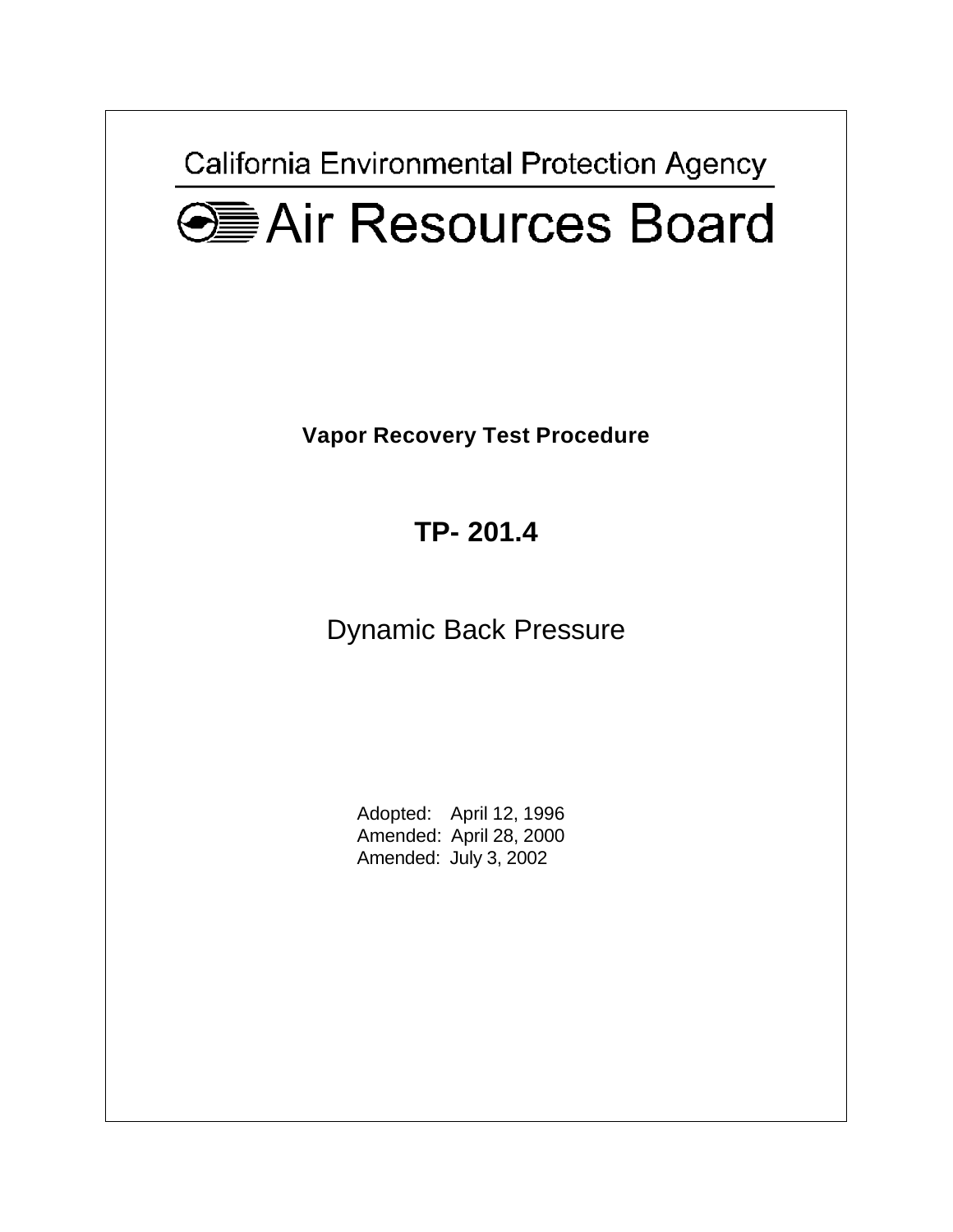# **California Environmental Protection Agency Air Resources Board**

# **Vapor Recovery Test Procedure**

# **TP-201.4**

## **Dynamic Back Pressure**

Definitions common to all certification and test procedures are in:

#### **D-200 Definitions for Vapor Recovery Procedures**

For the purpose of this procedure, the term "CARB" refers to the California Air Resources Board, and the term "Executive Officer" refers to the CARB Executive Officer, or his or her authorized representative or designate.

#### **1. PURPOSE AND APPLICABILITY**

- **1.1** This procedure is used to verify the applicable dynamic back pressure limits imposed on any gasoline vapor recovery system. The methodologies in this procedure are applicable for certification and compliance testing.
	- 1.1.1 **Methodology 1**. This procedure is applicable if the dynamic back pressure standards are imposed from the nozzle to the gasoline storage tank, provided remote vapor check valves are not part of the Phase II system.
	- 1.1.2 **Methodology 2**. This procedure is applicable if the dynamic back pressure standards are imposed from the nozzle to the gasoline storage tank and a remote vapor check valve is installed.
	- 1.1.3 **Methodology 3**. This procedure is applicable if the dynamic back pressure standards are imposed from the nozzle to the gasoline storage tank and a remote vapor check valve that can be disabled by removing the poppet on the fuel side is installed.
	- 1.1.4 **Methodology 4**. This procedure is applicable if the dynamic back pressure standards are imposed from the Phase II riser to the gasoline storage tank provided there is no vacuum-producing device located between the riser and tank.
	- 1.1.5 **Methodology 5**. This procedure is applicable if the dynamic back pressure standards are imposed at the nozzle/vehicle interface during vehicle fueling.
	- 1.1.6 **Methodology 6**. This procedure shall be conducted in conjunction with the applicable of Methodologies 1, 2, 3 or 4.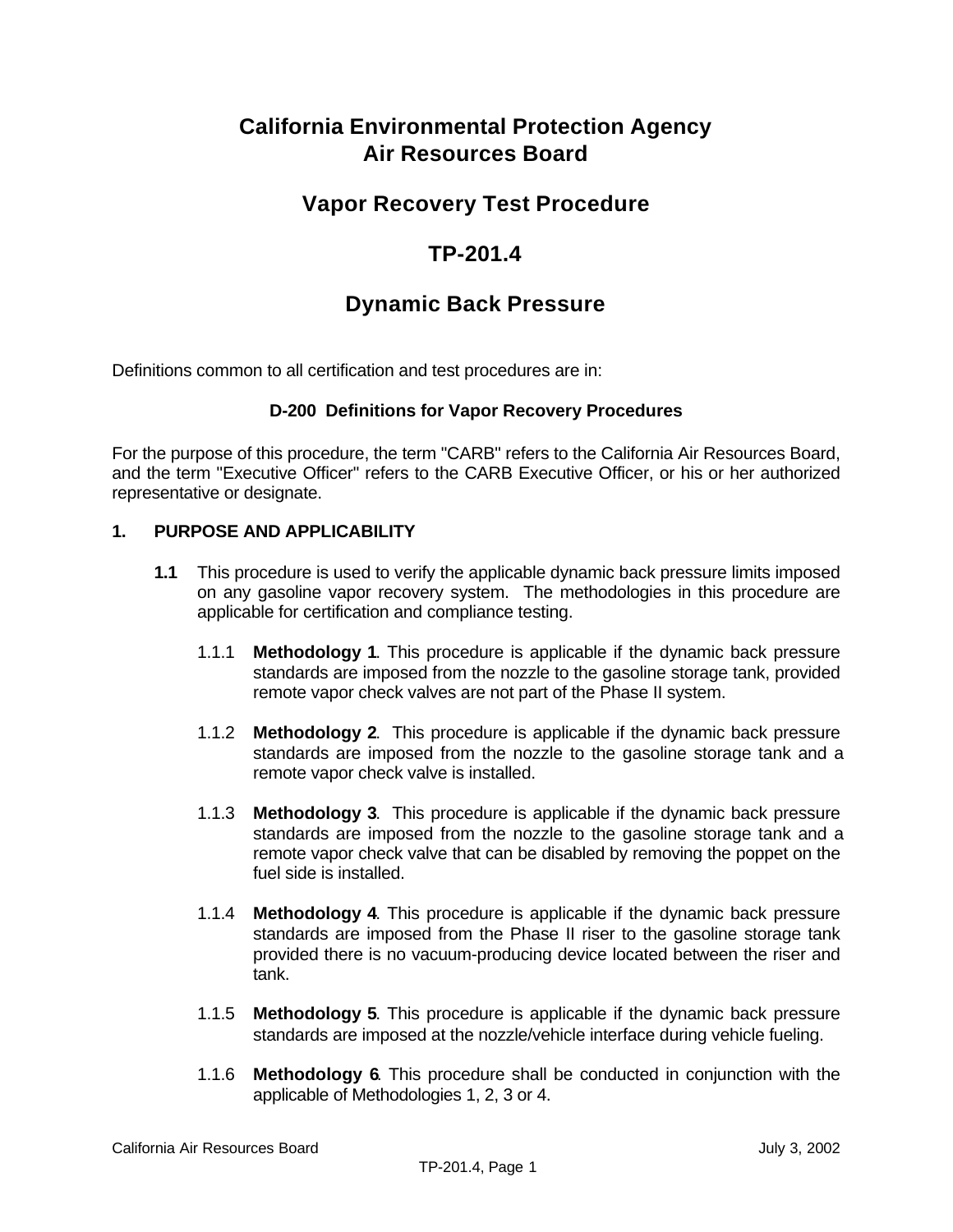- <span id="page-2-0"></span>**1.2** Unless the certification Executive Order specifies otherwise, compliance testing using Methodologies 1, 2, 3, 4 and 6 shall be conducted with the Phase I vapor poppet open, while Methodology 5 shall be conducted with the poppet closed.
- **1.3** For those systems possessing a design incompatible with this test procedure, compliance testing shall be conducted in accordance with the procedures specified in the applicable certification Executive Order. Appropriate certification testing shall be determined and conducted in accord with sound engineering principles and accepted engineering evaluation criteria.

#### **2. PRINCIPLE AND SUMMARY OF TEST PROCEDURE**

**2.1** Using Methodologies 1, 2, 3, 4 or 6, the dynamic back pressure during vehicle fueling is simulated by passing nitrogen through the vapor recovery system at specified rates. The resultant dynamic back pressure is measured using a pressure gauge, or equivalent device. Methodologies 2 and 3 are included for those systems that utilize both bellows-equipped nozzles and a remote vapor check valve. Methodology 5 is a direct measurement of the pressure at the nozzle/fillpipe interface during gasoline dispensing.

#### **3. BIASES AND INTERFERENCES**

- **3.1** Any leaks in the nozzle vapor path, fillpipe interface, vapor hose, or underground vapor return piping may result in erroneously low dynamic back pressure measurements.
- **3.2** Testing of systems that have liquid condensate traps in the underground vapor return piping that contain liquid at the time of the test may result in erroneously high dynamic back pressure measurements.
- **3.3** Measuring dynamic back pressure without waiting a minimum of 30 seconds for the flow of nitrogen to stabilize may result in erroneous back pressure measurements.

#### **4. SENSITIVITY, RANGE AND PRECISION**

- **4.1** The minimum and maximum dynamic back pressures that can be measured are dependent upon available pressure gauges. The recommended mechanical or electronic pressure gauge ranges are described in Sections 4.2 and 4.3.
- **4.2** If mechanical pressure gauges are used, the minimum diameter of the gauge face shall be four inches; the minimum accuracy shall be 3.0 percent of full scale and the minimum readability shall be 5.0 percent of full scale.
	- 4.2.1 **Methodology 1.** 0-0.5 and 0-1 inches  $H_2O$ .
	- 4.2.2 **Methodology 2.** 0-0.5 and 0-1 inches  $H_2O$ .
	- 4.2.3 **Methodology 3**. 0-0.5 and 0-1 inches  $H_2O$ .
	- 4.2.4 **Methodology 4.** 0-0.25 inches H<sub>2</sub>O.
	- 4.2.5 **Methodology 5**. -1-0-+1 inches H<sub>2</sub>O.
	- 4.2.6 **Methodology 6.** 0-0.5 and 0-1 inches H<sub>2</sub>O.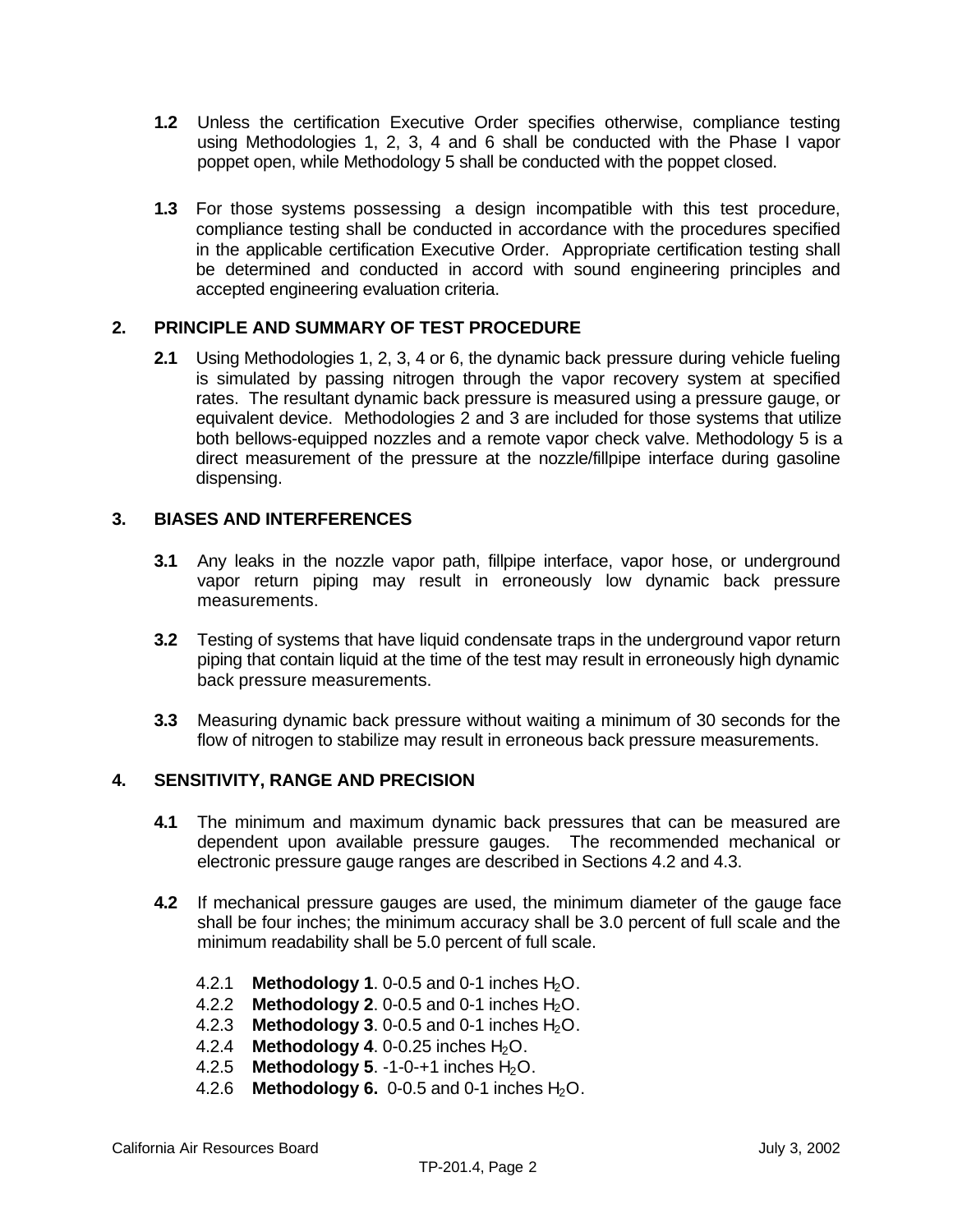**4.3** If an electronic pressure measuring device is used, the full-scale range of the device shall not exceed 0-10 inches  $H_0$  with a minimum accuracy of 0.5 percent of full scale. A 0-20 inches  $H_2O$  device may be used provided the equivalent accuracy is not less than 0.25 percent of full-scale.

#### **5. EQUIPMENT**

- **5.1** Nitrogen High Pressure Cylinder with Pressure Regulator. Use a high pressure nitrogen cylinder capable of maintaining a pressure of at least 2000 psig and equipped with a compatible two-stage pressure regulator and a one psig relief valve. A ground strap is recommended during introduction of nitrogen into the system.
- **5.2** Rotameter. Use a calibrated rotameter capable of accurately measuring nitrogen flowrate(s) applicable for the imposed dynamic back pressure limits.
- **5.3** Pressure Gauges. Use differential pressure gauges as described in Sections 4.2 and 4.3.



**Figure 1 Dynamic Back Pressure Test Assembly** 

**5.4** Fillpipe. Use an automobile fillpipe, or equivalent, known to be compatible with all bellows-equipped vapor recovery nozzles, and equipped with a pressure tap. See Figure 1.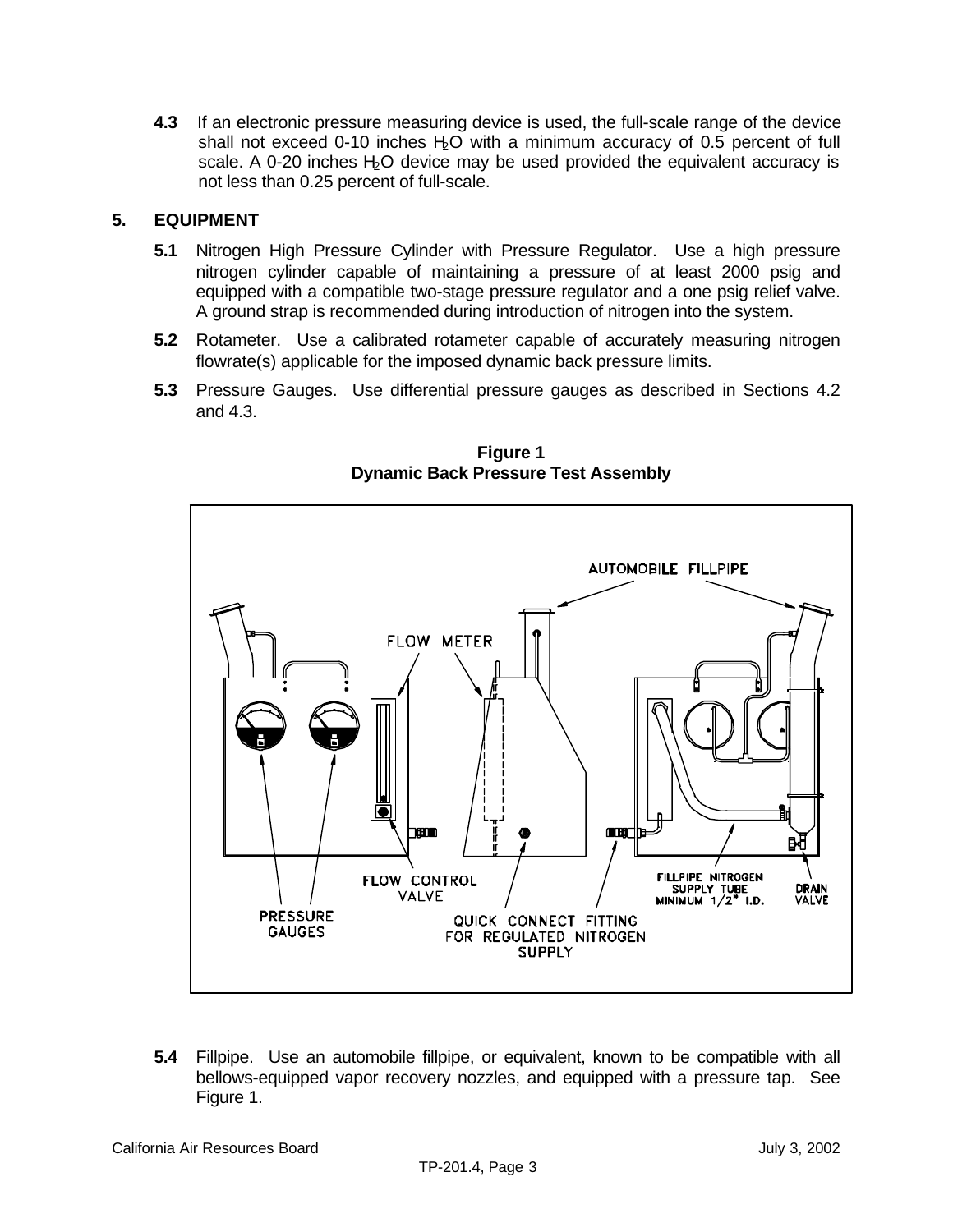- **5.5** Nitrogen. Use commercial grade gaseous nitrogen in a high-pressure cylinder, equipped with a two-stage pressure regulator and a one psig pressure relief valve.
- **5.6** Hand Pump. Use a gasoline compatible hand pump, if applicable, to drain any gasoline from condensate pots.
- **5.7** Stopwatch. Use a stopwatch accurate to within 0.2 seconds to time the duration of the test.
- **5.8** Gasket. Use a flat gasket made of a gasoline compatible material with dimensions similar to the donut shown in Figure 4, to ensure proper seal between the nozzle and the Dynamic Back Pressure Assembly.

#### **6. PRE-TEST PROCEDURES**

- **6.1 Methodologies 1, 2 & 3**. The following subsections are applicable for those Phase II systems where a limitation is imposed on the dynamic back pressure between the nozzle and the gasoline storage tank. If a central vacuum system is used, this device shall be turned off during this test.
	- 6.1.1 Assemble a Dynamic Back Pressure Test Assembly as shown in Figure 1, ensuring that the rotameter control valve is closed.



**Figure 2 Dynamic Pressure Release Assembly** 

6.1.2 The test equipment must be leak-checked prior to use. Plug the nozzle end of the auto fillpipe on the Dynamic Back Pressure Assembly and open the nitrogen cylinder. Adjust the rotameter control valve until a pressure of 50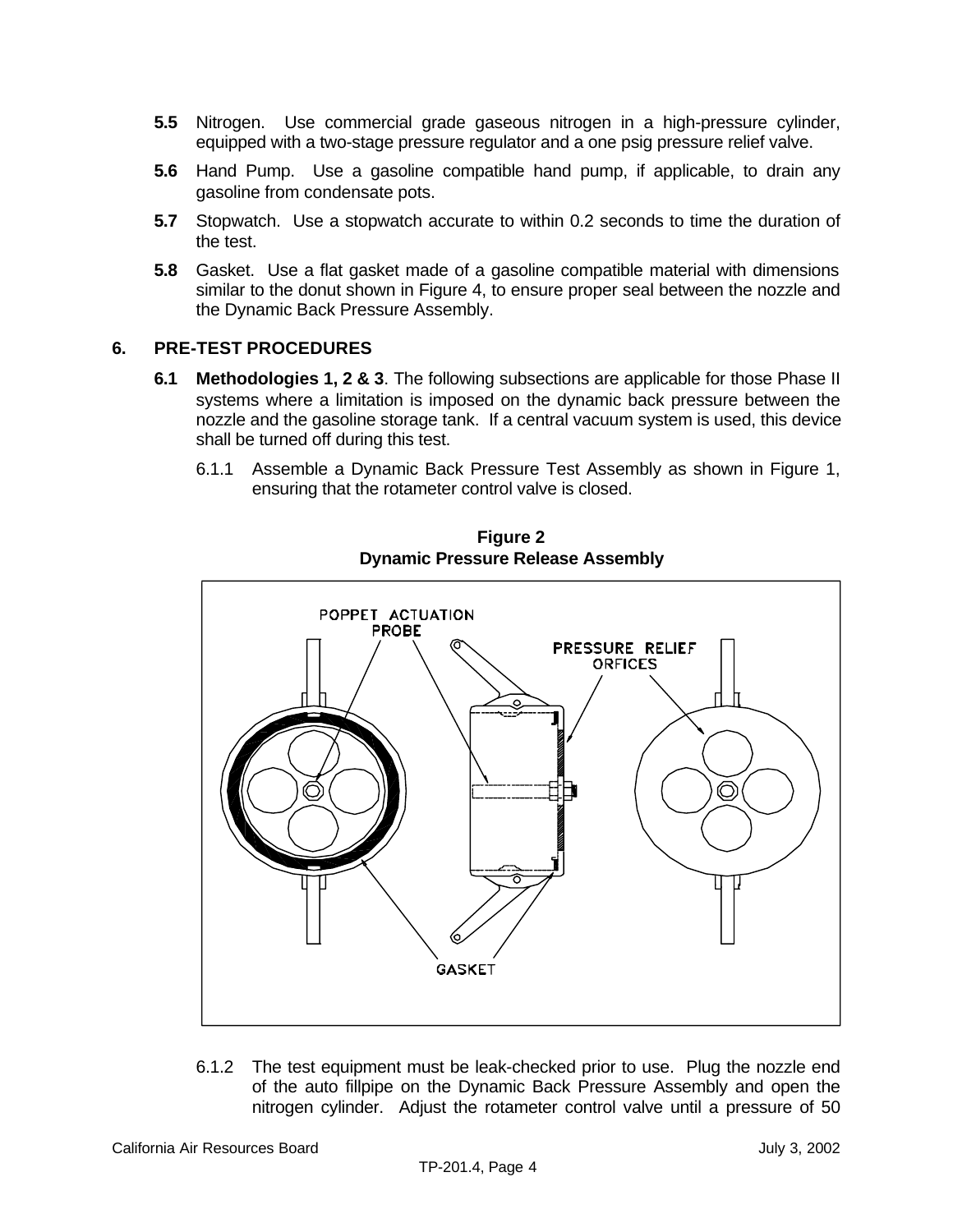percent of full scale is indicated on the high range pressure gauge. Close the nitrogen cylinder valve and any toggle valves. A pressure decay of less than 0.2 inches  $H_2O$ , in five minutes, is considered acceptable.

- 6.1.3 With the Dynamic Back Pressure Assembly open to atmosphere, flow nitrogen through the assembly at each specified flowrate. Record any back pressure on the appropriate data sheet. Allow a minimum of 30 seconds for the nitrogen flow to stabilize before taking back pressure measurement.
- 6.1.4 Perform an initial visual examination for vapor leaks at the nozzle and hose of the Phase II system to be tested. All leak sources shall be repaired or the component(s) removed and replaced prior to testing.



**Figure 3 Capped "T" Assembly** 

6.1.5 Pour a minimum of two (2) gallons of gasoline into each Phase II vapor return riser. This gasoline may be introduced into the Phase II riser in any appropriate manner. Alternatively, a minimum of twenty gallons of gasoline may be introduced into the Phase II riser furthest from the gasoline storage tank, provided that the riser is common to all products available at that dispenser. If product-specific risers are employed, a minimum of seven gallons, per product grade, may be introduced into the riser of each product that is furthest from the gasoline storage tank. The Districts may waive this requirement in facilities that have been in operation prior to the test. Allow at least fifteen (15) minutes for the liquid in the vapor return piping to drain.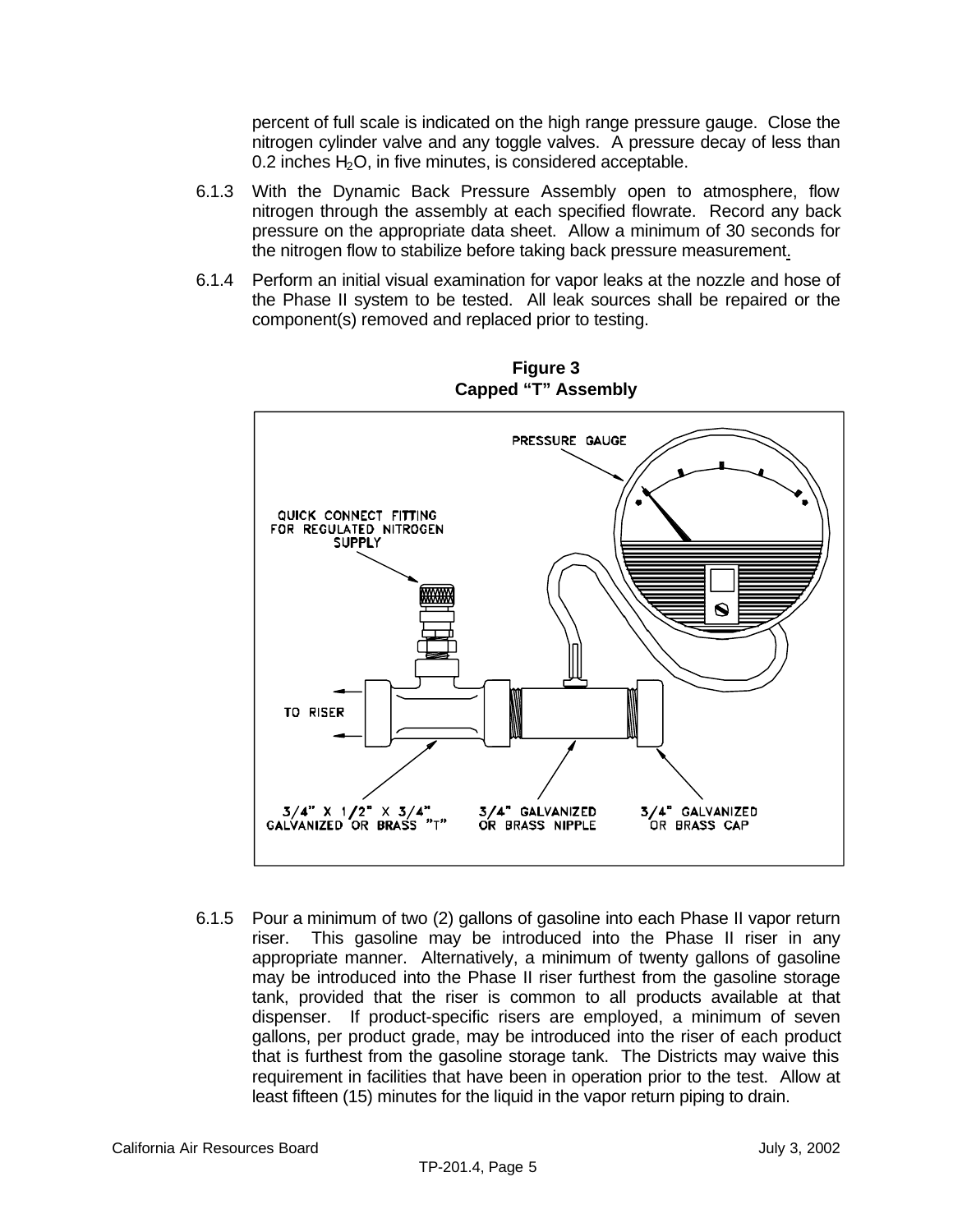- 6.1.6 Completely drain any gasoline from the spout and bellows.
- 6.1.7 For vapor piping configurations that utilize a liquid condensate pot, drain the pot prior to testing.
- 6.1.8 The Phase I vapor poppet shall be opened in such a manner that the valve is not damaged. This may be accomplished by using either a vapor recovery elbow or a Dynamic Pressure Release Assembly, as shown in Figure 2.

#### **6.2 Methodology 4**.

- 6.2.1 Assemble the Capped "T" Assembly as shown in Figure 3.
- 6.2.2 With the Capped "T" Assembly open to atmosphere, flow nitrogen through the assembly at each specified flowrate. Record any back pressure on the appropriate data sheet. Allow a minimum of 30 seconds for the nitrogen flow to stabilize before taking back pressure measurement.
- 6.2.3 Open the Phase I vapor poppet for the affected tank(s), using either methodology described in 6.1.8.



**Figure 4** 

6.2.4 Pour a minimum of two (2) gallons of gasoline into each Phase II vapor return riser. This gasoline may be introduced into the riser in any appropriate manner.

#### **6.5 Methodology 5**.

6.5.1 Assemble the Donut Pressure Test Assembly as shown in Figure 4.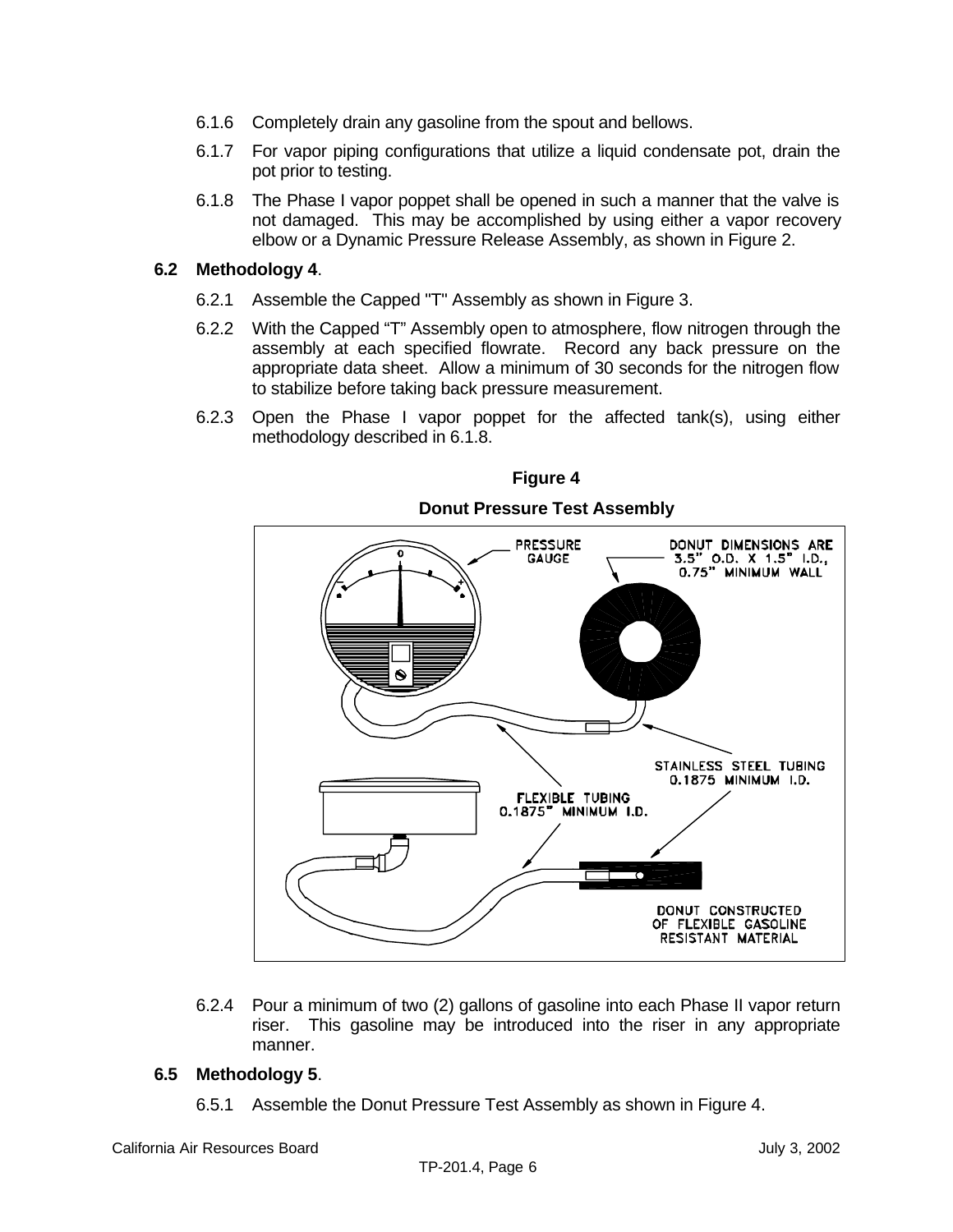6.5.2 The Phase I vapor poppet shall remain closed during this test.

#### **6.6 Methodology 6**.

- 6.6.1 Assemble the Vent Pipe Pressure Assembly as shown in Figure 5.
- 6.6.2 With the Vent Pipe Pressure Assembly open to atmosphere, flow nitrogen through the assembly at each specified flowrate. Record any back pressure on the appropriate data sheet. Allow a minimum of 30 seconds for the nitrogen flow to stabilize before taking back pressure measurement.
- 6.6.3 Carefully remove the vent pipe pressure/vacuum (P/V) valve.
- 6.6.4 Open the Phase I vapor poppet for the affected tank(s), using either methodology described in 6.1.8.
- 6.6.5 Insure that the collection unit of the Phase II system is turned off.



**Figure 5 Vent Pipe Pressure Assembly** 

#### **7. TEST PROCEDURE**

- **7.1 Methodology 1.** Insert the nozzle into the fillpipe of the Dynamic Back Pressure Test Unit. Ensure that a tight seal is achieved at the fillpipe/nozzle interface. This may be accomplished with the use of a "donut" shaped gasket, as described in Section 5.8
	- 7.1.1 Connect the nitrogen supply to the test assembly.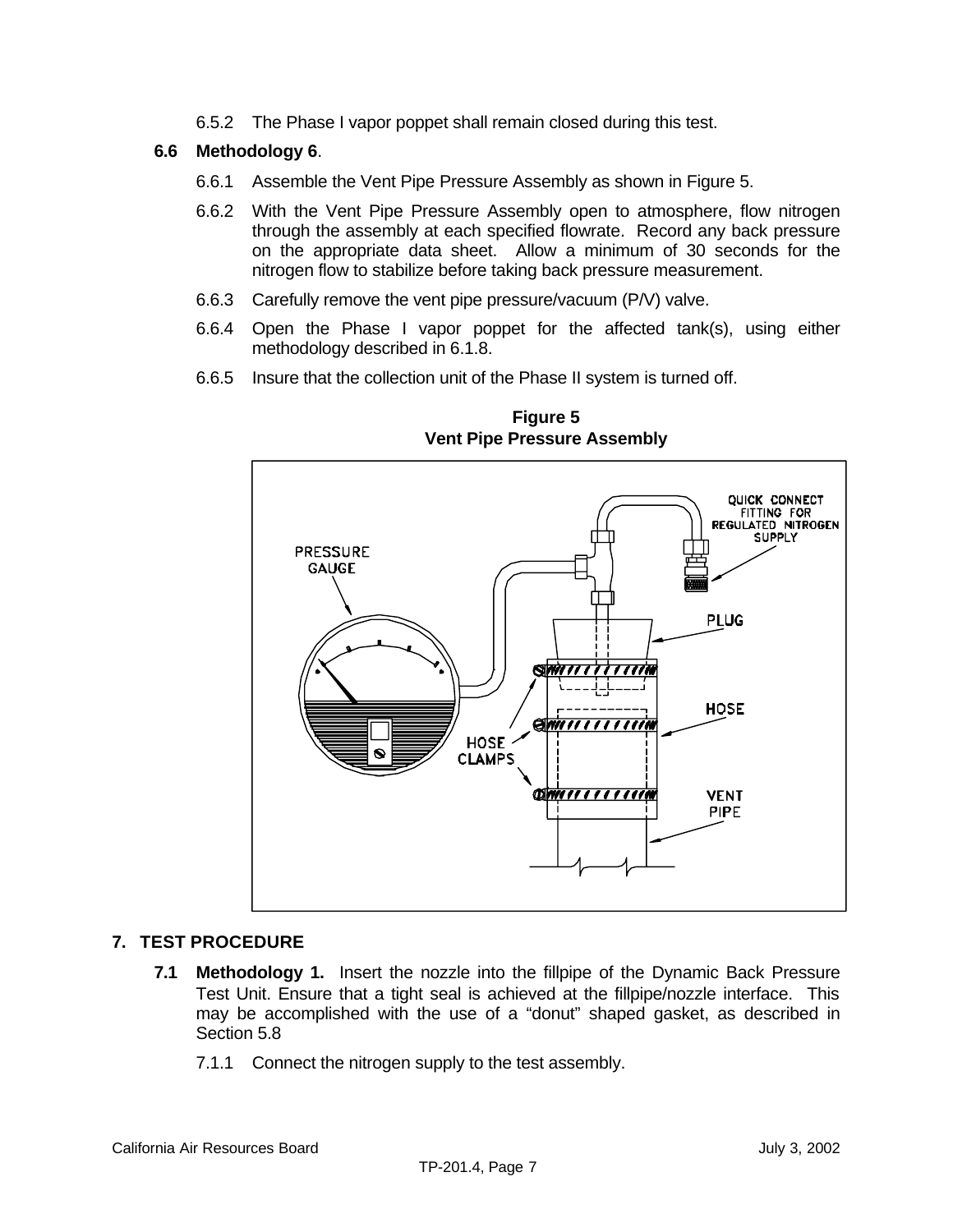- 7.1.2 Open the nitrogen cylinder, set the delivery pressure to 5 psig. Use the rotameter control valve to adjust the flowrate to lowest of the required nitrogen flowrates. Care must be taken to ensure that the initial flowrate through the rotameter does not exceed the lowest specified in the certification Executive Order. If nitrogen has been introduced in excess of the minimum flowrate, then liquid must be introduced, pursuant to section 6.1.5, to conduct a valid test. Allow a minimum of 30 seconds for the nitrogen flow to stabilize before taking back pressure measurement.
- 7.1.3 A pulsating gauge needle indicates nitrogen passing through a liquid obstruction in the vapor return system. If this occurs, close the rotameter control valve, disengage the nozzle, and redrain the nozzle and hose assembly. Re-engage the nozzle, open the rotameter control valve and repeat Section 7.1.2.
- 7.1.4 The following information shall be recorded on the field data sheet, as shown on Form 1:
	- (a) Dispenser Number and Product Grade
	- (b) Nozzle manufacturer and model
	- (c) Nitrogen flowrate, CFH
	- (d) Dynamic back pressure, inches  $H_2O$
- 7.1.5 Repeat Sections 7.1.1 through 7.1.4 for each additional nitrogen flowrate specified in the certification Executive Order, from the lowest remaining flowrate to the highest.
- 7.1.6 Remove the vapor recovery elbow or Dynamic Pressure Release Assembly from the Phase I poppet and replace the dust cap.
- **7.2 Methodology 2.** Phase II balance and Hirt systems, which utilize both bellowsequipped nozzles and a fuel-activated remote vapor check valve, may be tested using the following methodology.
	- 7.2.1 Disconnect the vapor recovery hose from the remote vapor check valve. Test the nozzle/hose assembly pursuant to Section 7.1.1 through 7.1.4, and record the results on the field data sheet as shown in Form 2.
	- 7.2.2 Disconnect the vapor check valve and connect a compatible "T" fitting, as shown in Figure 3, to the dispenser at that location.
	- 7.2.3 Connect the nitrogen supply to the "T" assembly.
	- 7.2.4 Repeat Sections 7.1.2 through 7.1.5. In addition to the information required in Section 7.1.4, record both the make and model of the remote vapor check valve.
	- 7.2.5 Record on the field data sheet the pressure drop across the remote vapor check valve. This data is available from the manufacturer.
	- 7.2.6 Add the dynamic back pressures, for each required nitrogen flowrate, obtained from Sections 7.2.1, 7.2.4 and 7.2.5 as shown in Form 2.
	- 7.2.7 Disconnect the "T" fitting from the dispenser and re-connect the vapor check valve.
	- 7.2.8 Remove the vapor recovery elbow or Dynamic Pressure Release Assembly from the Phase I poppet and replace the dust cap.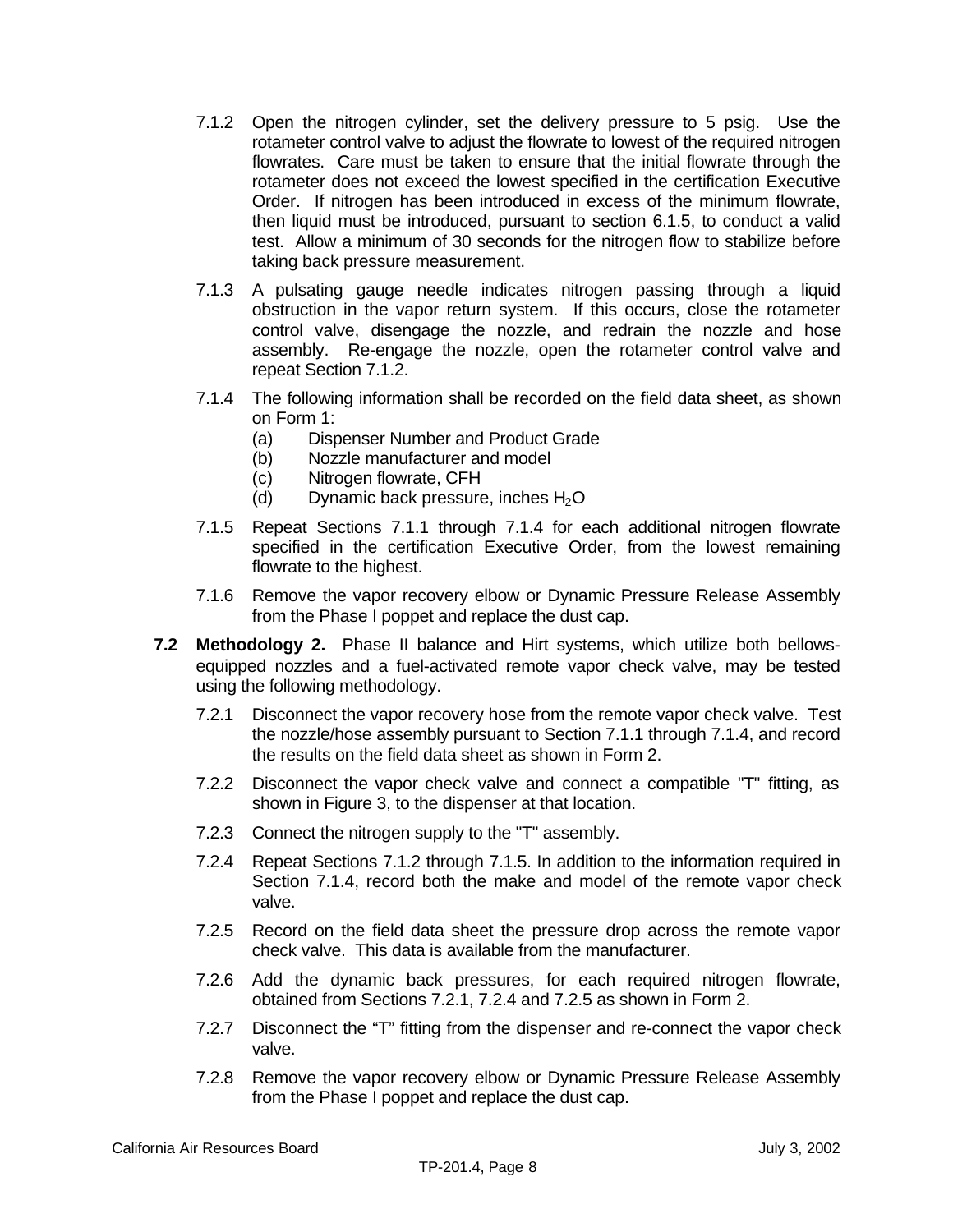- **7.3 Methodology 3.** Phase II balance and Hirt systems which use both bellowsequipped nozzles and those models of fuel-activated remote vapor check valves which can be disabled by removing the poppet on the fuel side may be tested using the following methodology. Phase II systems using an Emco-Wheaton A-228 remote vapor check valve cannot be tested using this methodology.
	- 7.3.1 Carefully open the fuel side of the remote vapor check valve and remove the fuel poppet. Carefully replace the threaded plug on the fuel side of the valve.
	- 7.3.2 Test the Phase II system pursuant to Sections 7.1.1 through 7.1.5, recording the data on the field data sheet shown in Form 1.
	- 7.3.3 Carefully reassemble the remote vapor check valve by removing the plug on the fuel side and reinserting the fuel poppet. Replace the threaded fuel plug, taking care not to strip the threads.
	- 7.3.4 Remove the vapor recovery elbow or Dynamic Pressure Release Assembly from Phase I poppet and replace dust cap.
- **7.4 Methodology 4**. Those Phase II systems subject to regulatory limitations on the dynamic back pressure between the Phase II riser and gasoline storage tank may be tested using this methodology.
	- 7.4.1 Disconnect the Phase II vapor riser and install the "T" assembly as shown in Figure 3.
	- 7.4.2 Connect the nitrogen supply to the "T" assembly.
	- 7.4.3 Open the nitrogen cylinder, set the delivery pressure to 5 psig. Use the rotameter control valve to adjust the flowrate to lowest of the required nitrogen flowrates. Care must be taken to ensure that the initial flowrate through the rotameter does not exceed the lowest specified in the Executive Order. If nitrogen has been introduced in excess of the minimum flowrate, then liquid must be introduced, pursuant to section 6.1.5, to conduct a valid test. Allow a minimum of 30 seconds for the nitrogen flow to stabilize before taking back pressure measurement.
	- 7.4.4 A pulsating gauge needle indicates nitrogen passing through a liquid obstruction in the vapor return system. If this occurs, close the rotameter control valve, disengage the nozzle, and redrain the nozzle and hose assembly. Re-engage the nozzle, open the rotameter control valve and repeat Section 7.4.3.
	- 7.4.5 The following information shall be recorded on the field data sheet, as shown in Form 3:
		- (a) Dispenser Number and Product Grade
		- (b) Nitrogen flowrate, CFH
		- (c) Dynamic back pressure, inches  $H_2O$
	- 7.4.6 Repeat subsections 7.4.3 through 7.4.5 fo r all required nitrogen flowrates, as specified in CP-201.
	- 7.4.7 Remove the "T" assembly and re-connect the Phase II vapor riser.
	- 7.4.8 Remove the vapor recovery elbow or Dynamic Pressure Release Assembly from the Phase I poppet and replace the dust cap.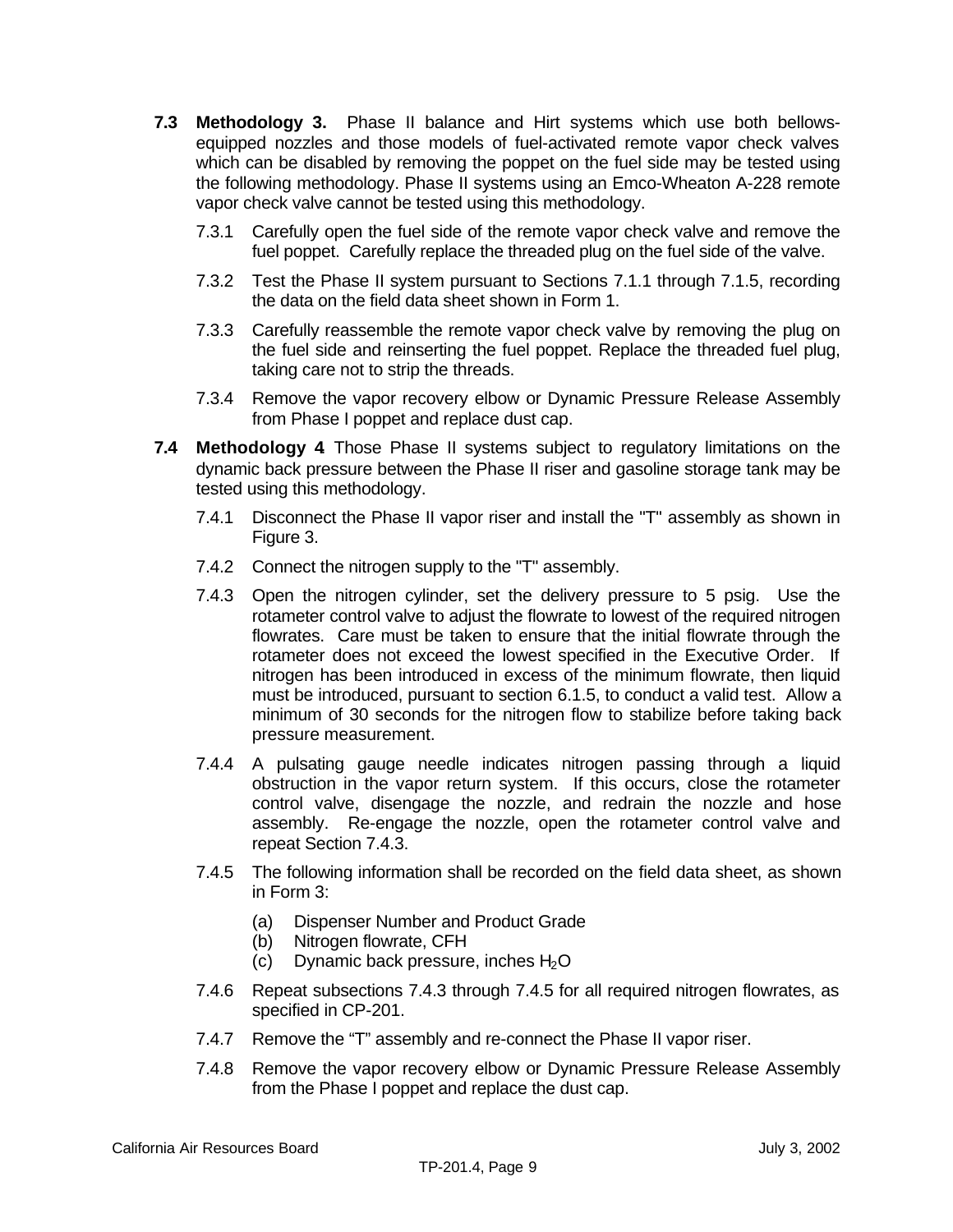- **7.5 Methodology 5**. Those bellows-equipped Phase II systems subject to regulatory limitations on the dynamic back pressure at the nozzle/fillpipe interface during gasoline dispensing shall use the following methodology.
	- 7.5.1 Assemble the Donut Pressure Test Assembly, shown in Figure 4.
	- 7.5.2 Insert the nozzle spout through the inner hole of the donut.
	- 7.5.3 Insert and latch the nozzle in the vehicle fillpipe. Visually ensure that a tight connection is made between the donut and fillpipe.
	- 7.5.4 Activate the dispenser and set the nozzle hold-open latch on low. After at least one gallon has been dispensed start the stopwatch. Dispense a minimum of four gallons of gasoline. The following data shall be recorded on the field data sheet as shown in Form 4:
		- (a) Dispenser Number and gasoline grade
		- (b) Gallons dispensed during test
		- (c) Maximum dynamic back pressure, inches  $H_2O$
		- (d) Minimum dynamic back pressure, inches  $H_2O$
		- (e) The average dispensing rate, gallons per minute
	- 7.5.5 This Methodology shall only be conducted with the Phase I vapor poppet closed, since gasoline is being dispensed during the test.
- **7.6 Methodology 6**. This procedure verifies proper drainage of gasoline from the base of the vent pipe to the gasoline storage tank.
	- 7.6.1 After verifying certification or compliance with the dynamic back pressure standards, pursuant to the applicable of Methodologies 1, 2, 3, or 4, close the Phase I vapor poppet.
	- 7.6.2 Remove the pressure/vacuum (P/V) valve(s) from each vent pipe.
	- 7.6.3 Carefully pour a minimum of 5 gallons of gasoline down each vent pipe.
	- 7.6.4 Wait at least 15 minutes.
	- 7.6.5 Open the Phase I poppet(s) on all affected tanks, per section 6.1.8.
	- 7.6.6 Install the Vent Pipe Pressure Assembly as shown in Figure 5.
	- 7.6.7 Connect the nitrogen supply to the Vent Pipe Pressure Assembly.
	- 7.6.8 Open the nitrogen cylinder and adjust the flowrate to 60 CFH.
	- 7.6.9 After a minimum of 30 seconds, record the dynamic back pressure.
	- 7.6.10 A dynamic back pressure, from the top of the vent pipe to the storage tank, of less than  $0.5$  inches  $H_2O$  shall be considered acceptable.
	- 7.6.11 Repeat steps 7.6.6 through 7.6.10 for each vent stack that has a P/V valve.
	- 7.6.12 Remove the Vent Pipe Pressure Assembly from the vent pipe and replace the pressure/vacuum (P/V) valve(s).
	- 7.6.13 Remove the vapor recovery elbow or Dynamic Pressure Release Assembly from the Phase I poppet and replace the dust cap.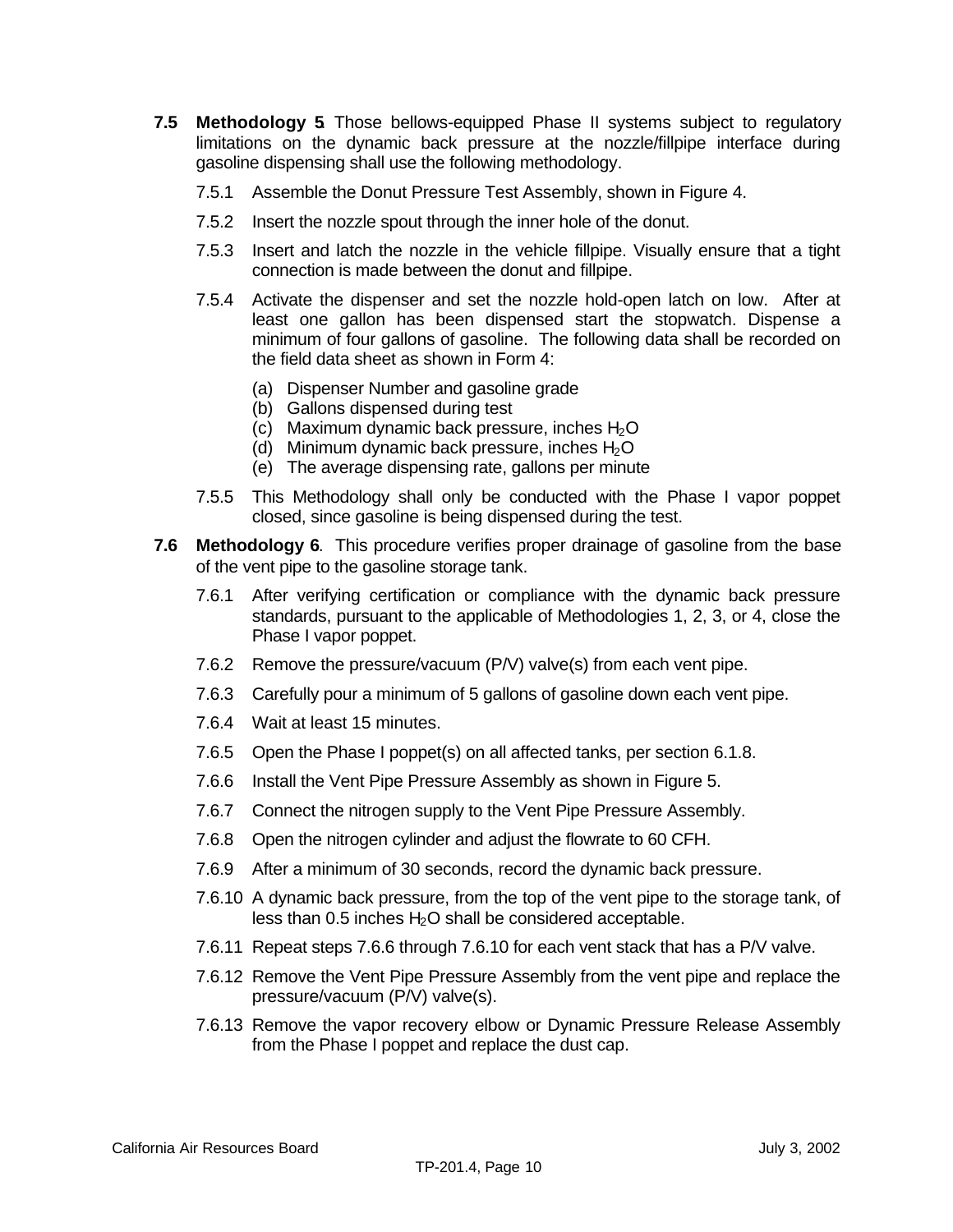#### **8. POST-TEST PROCEDURES**

Refer to each methodology for the appropriate post-test procedure.

#### **9. REPORTING RESULTS**

- **9.1** Report the results of the dynamic back pressure test as shown below:
	- 9.1.1 Methodology 1 Form 1
	- [9.1.2 Methodology 2 Form 2](#page-2-0)
	- 9.1.3 Methodology 3 Form 1
	- 9.1.4 Methodology 4 Form 3
	- 9.1.5 Methodology 5 Form 4
	- 9.1.6 Methodology 6 Forms 1, 2, 3, or 4, as appropriate

#### **10. ALTERNATE PROCEDURES**

**10.1** This procedure shall be conducted as specified. Modifications to this test procedure shall not be used to determine compliance unless prior written approval has been obtained from the ARB Executive Officer, pursuant to Section 14 of Certification Procedure CP-201.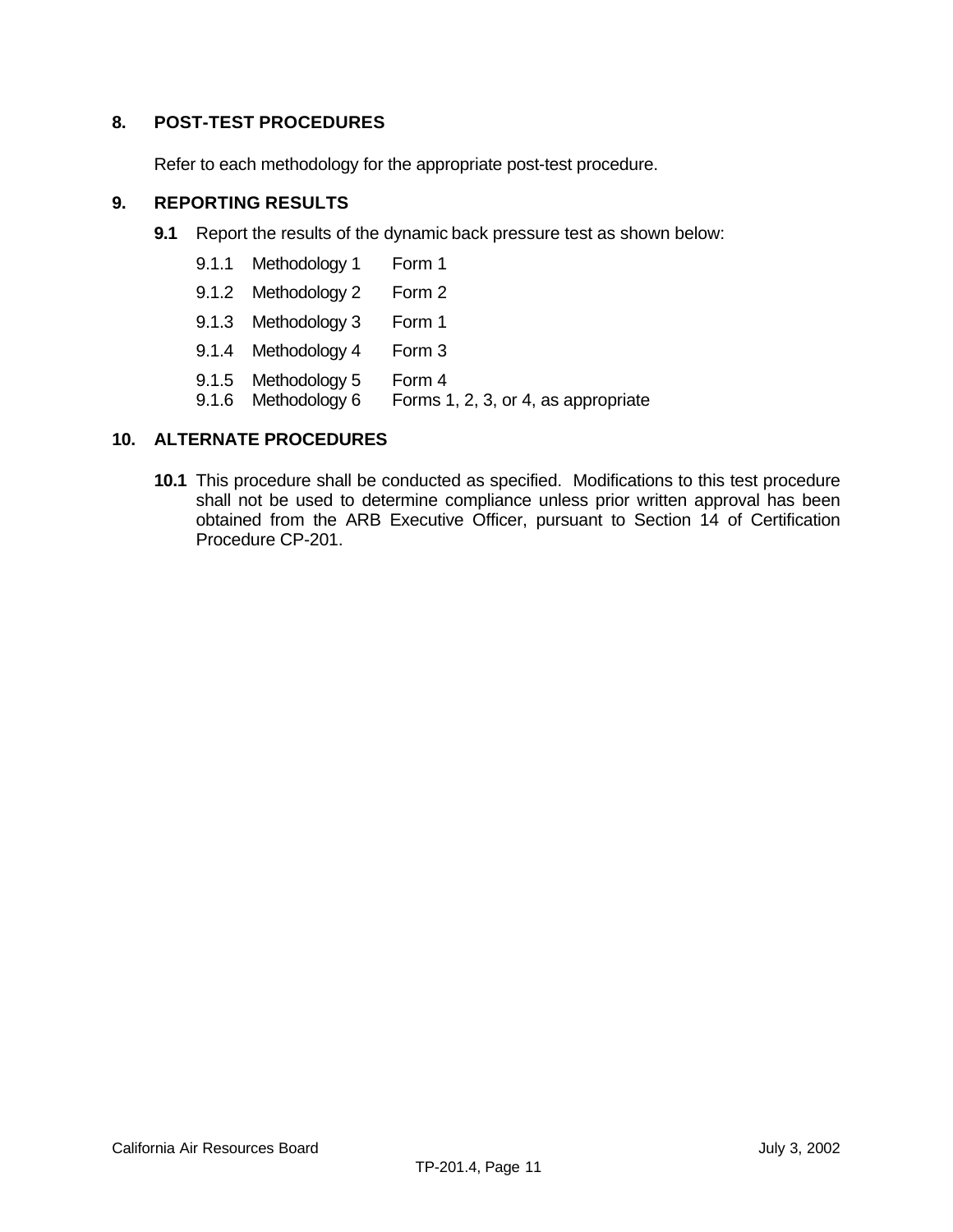| Form 1                                                                                |                                                      |                                               |                                                                                                                                                                                                                                                                                      |  |  |  |
|---------------------------------------------------------------------------------------|------------------------------------------------------|-----------------------------------------------|--------------------------------------------------------------------------------------------------------------------------------------------------------------------------------------------------------------------------------------------------------------------------------------|--|--|--|
|                                                                                       | <b>Dynamic Back Pressure<br/>Source Test Results</b> |                                               | Report No.: ________________<br>Test Date: \\square\\sqrt{\sqrt{\sqrt{\sqrt{\sqrt{\sqrt{\sqrt{\sqrt{\sqrt{\sqrt{\sqrt{\sqrt{\sqrt{\sqrt{\sqrt{\sqrt{\sqrt{\sqrt{\sqrt{\sqrt{\sqrt{\sqrt{\sqrt{\sqrt{\sqrt{\sqrt{\sqrt{\sqrt{\sqrt{\sqrt{\sqrt{\sqrt{\sqrt{\sqr<br><b>Test Times:</b> |  |  |  |
|                                                                                       | <b>Source Information</b>                            | <b>Representatives</b>                        |                                                                                                                                                                                                                                                                                      |  |  |  |
| <b>Station Name and Address</b>                                                       | Station Representative and Title                     | Source Test Engineers                         |                                                                                                                                                                                                                                                                                      |  |  |  |
|                                                                                       | Phone No. ()                                         |                                               |                                                                                                                                                                                                                                                                                      |  |  |  |
| <b>Permit Conditions:</b>                                                             | Source: GDF Vapor Recovery                           | Permit Services Division/Enforcement Division |                                                                                                                                                                                                                                                                                      |  |  |  |
| GDF # _______________________<br>Test Requested By:<br>A/C # ________________________ |                                                      |                                               |                                                                                                                                                                                                                                                                                      |  |  |  |
| <b>Operating Parameters:</b>                                                          |                                                      |                                               |                                                                                                                                                                                                                                                                                      |  |  |  |
| <b>Applicable Regulations:</b>                                                        |                                                      | <b>VN Recommended:</b>                        |                                                                                                                                                                                                                                                                                      |  |  |  |

## **Sources Test Results and Comments:**

| Nozzle #            | Gas Grade | Nozzle Model        | Dynamic Back Pressure, Inches H <sub>2</sub> O |                              |            |  |
|---------------------|-----------|---------------------|------------------------------------------------|------------------------------|------------|--|
|                     |           |                     | <b>CFH</b>                                     | <b>CFH</b>                   | <b>CFH</b> |  |
|                     |           |                     |                                                |                              |            |  |
|                     |           |                     |                                                |                              |            |  |
|                     |           |                     |                                                |                              |            |  |
|                     |           |                     |                                                |                              |            |  |
|                     |           |                     |                                                |                              |            |  |
|                     |           |                     |                                                |                              |            |  |
|                     |           |                     |                                                |                              |            |  |
|                     |           |                     |                                                |                              |            |  |
|                     |           |                     |                                                |                              |            |  |
|                     |           |                     |                                                |                              |            |  |
|                     |           |                     |                                                |                              |            |  |
|                     |           |                     |                                                |                              |            |  |
|                     |           |                     |                                                |                              |            |  |
|                     |           |                     |                                                |                              |            |  |
| Results Received by | Date      | Results Reviewed by | Date                                           | Results Approved/Disapproved |            |  |
|                     |           |                     |                                                |                              |            |  |
|                     |           |                     |                                                |                              |            |  |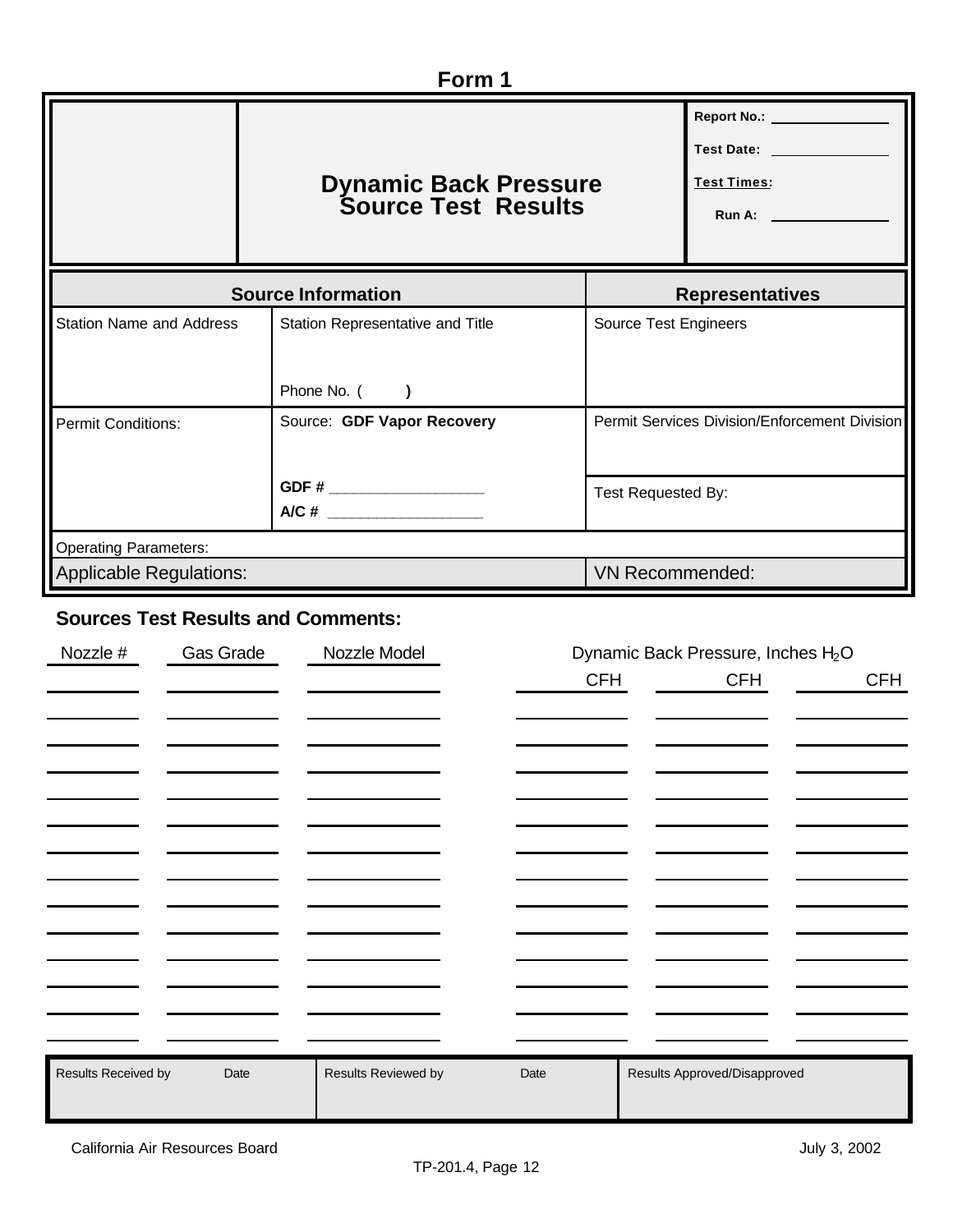| Form 2                       |                                          |                                  |  |  |  |
|------------------------------|------------------------------------------|----------------------------------|--|--|--|
| Station Name and Address     |                                          | Station Representative and Title |  |  |  |
|                              |                                          | Phone No.                        |  |  |  |
| Permit Services/Enforcement: | <b>Dynamic Back Pressure</b>             | Test Performed by:               |  |  |  |
| <b>Il Permit Conditions:</b> | <b>Source Test Results</b>               | Test Date/Time:                  |  |  |  |
| Applicable Regulations:      | A/C#<br>Source: GDF Vapor Recovery GDF # | VN Recommendation:               |  |  |  |

## **Source Test Results and Comments:**

### Dynamic Back Pressure, Inches of Water Column

| Pump#             | Gas<br>Grade | Nozzle<br>Model | Vapor Valve<br>Make/Model | Nitrogen<br>Flow, CFH | Nozzle/Hose<br>Assembly | Riser to U.G.<br>Tank | Vapor Valve                | Total $\Delta$ P,<br>Inches $H20$ |
|-------------------|--------------|-----------------|---------------------------|-----------------------|-------------------------|-----------------------|----------------------------|-----------------------------------|
|                   |              |                 |                           |                       |                         |                       |                            |                                   |
|                   |              |                 |                           |                       |                         |                       |                            |                                   |
|                   |              |                 |                           |                       |                         |                       |                            |                                   |
|                   |              |                 |                           |                       |                         |                       |                            |                                   |
|                   |              |                 |                           |                       |                         |                       |                            |                                   |
|                   |              |                 |                           |                       |                         |                       |                            |                                   |
|                   |              |                 |                           |                       |                         |                       |                            |                                   |
|                   |              |                 |                           |                       |                         |                       |                            |                                   |
|                   |              |                 |                           |                       |                         |                       |                            |                                   |
|                   |              |                 |                           |                       |                         |                       |                            |                                   |
|                   |              |                 |                           |                       |                         |                       |                            |                                   |
| Test Received by: |              |                 | Date:                     | Test Reviewed by:     | Date:                   |                       | Test Approved/Disapproved: | Date:                             |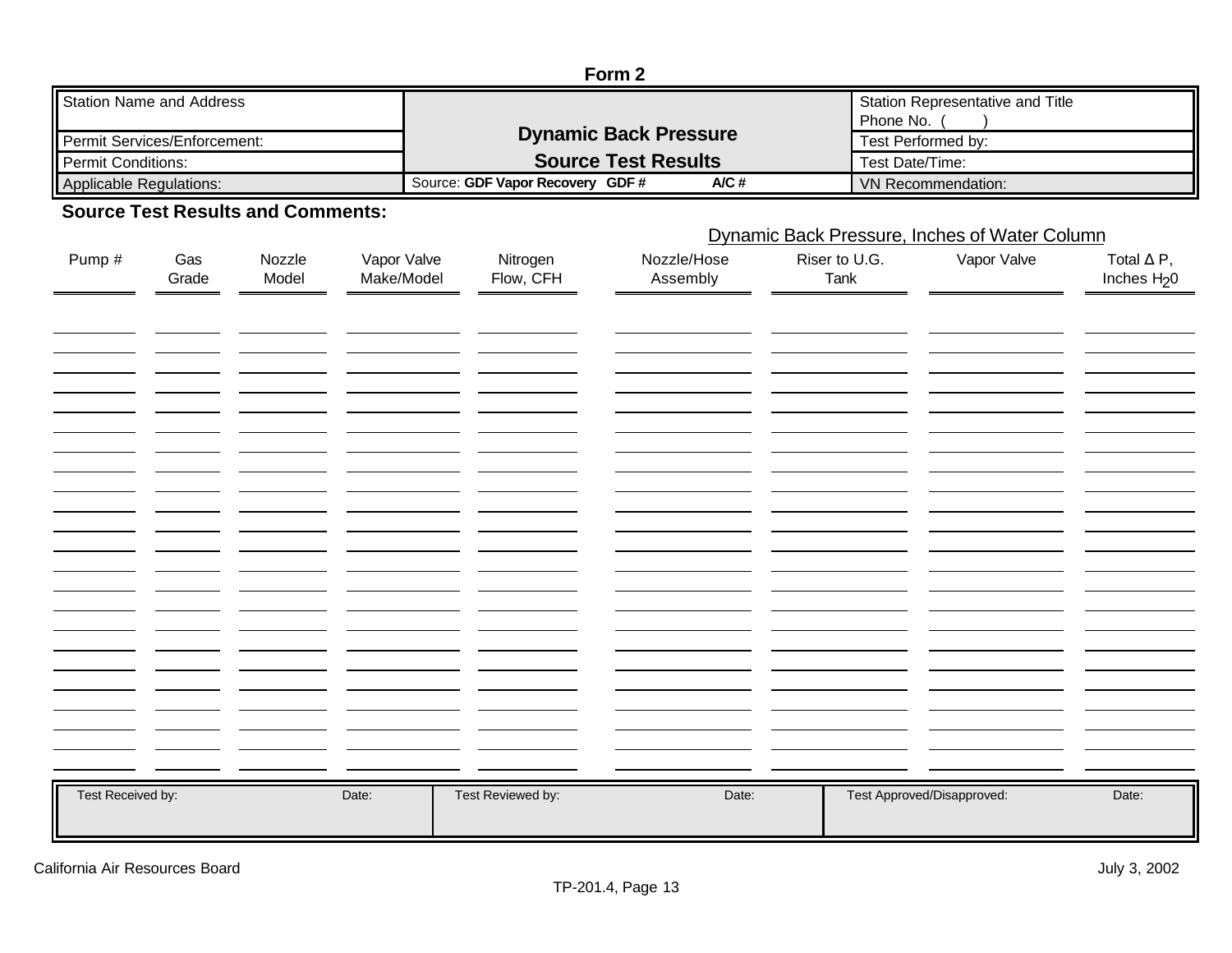| Form <sub>3</sub>                                                                                                                                                                                                        |                                                  |                                                           |                                               |  |  |  |  |
|--------------------------------------------------------------------------------------------------------------------------------------------------------------------------------------------------------------------------|--------------------------------------------------|-----------------------------------------------------------|-----------------------------------------------|--|--|--|--|
| Report No.: ________________<br>Test Date: \\square\\square\\square\\square\\square\\square\\square\\square\\square\\square\\square\<br><b>Dynamic Back Pressure</b><br><b>Test Times:</b><br><b>Source Test Results</b> |                                                  |                                                           |                                               |  |  |  |  |
|                                                                                                                                                                                                                          | <b>Source Information</b>                        | <b>Representatives</b>                                    |                                               |  |  |  |  |
| <b>Station Name and Address</b>                                                                                                                                                                                          | Station Representative and Title<br>Phone No. () | <b>Source Test Engineers</b>                              |                                               |  |  |  |  |
| <b>Permit Conditions:</b>                                                                                                                                                                                                | Source: GDF Vapor Recovery                       |                                                           | Permit Services Division/Enforcement Division |  |  |  |  |
|                                                                                                                                                                                                                          | GDF # _____________________                      | Test Requested By:                                        |                                               |  |  |  |  |
| <b>Operating Parameters:</b>                                                                                                                                                                                             |                                                  |                                                           |                                               |  |  |  |  |
| <b>Applicable Regulations:</b><br><b>Sources Test Results and Comments:</b>                                                                                                                                              |                                                  | VN Recommended:                                           |                                               |  |  |  |  |
| Riser #<br>Gas Grade                                                                                                                                                                                                     |                                                  | Dynamic Back Pressure, Inches H <sub>2</sub> 0<br>CFH CFH | <b>CFH</b>                                    |  |  |  |  |
| Results Received by                                                                                                                                                                                                      | Results Reviewed by<br>Date                      | Results Approved/Disapproved<br>Date                      |                                               |  |  |  |  |